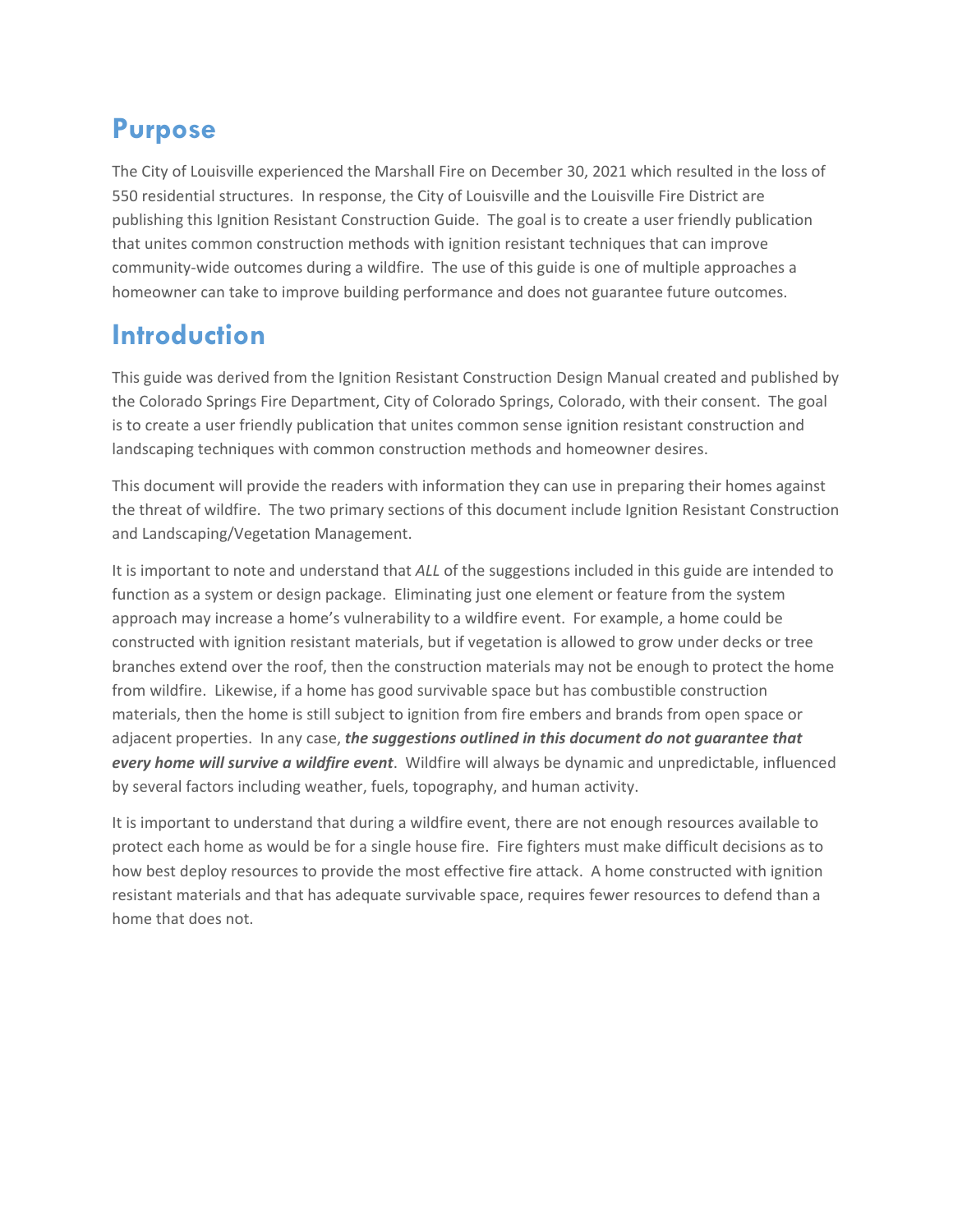*Surface fires can either move slowly or quickly and can pose a significant threat to structures. However, there are a lot of mitigation techniques that are very effective in reducing risk to structures. "* **1999**<br>st have a b<br>h as organi

In order to understand how fire impacts a structure, we must first have a basic understanding on how fire behaves. There are three primary types of wildland fire:

**Ground Fire:** A slow‐burning, smoldering fire in ground fuels such as organic soils, duff, decomposing litter, buried logs, roots, and the below-surface portion of stumps. Ground fires are extremely slow moving and it is relatively easy to prevent these fires from igniting structures.

**Surface Fire:** These fires burn in litter and other live and dead fuels and spread along the surface of the ground mostly by flaming combustion. Surface fires can either move slowly or quickly and can pose a significant threat to structures. However, there are a lot of mitigation techniques that are very effective in reducing the risk to structures.

**Crown Fire:** Fire that has ascended from the ground into the forest canopy. These fires burn in the crowns of trees and shrubs usually ignited by a surface fire. These fires typically produce the most heat and embers and create the most challenges for protecting a home.

The type of fire that impacts a structure directly relates to that structure's probable chance of survival and directly influences the strategies and tactics fire fighters can deploy to protect them. The suggestions made in this guide are designed to not only manipulate the physical construction of a structure, but to also influence the potential fire environment around it, i.e. whether the structure is directly impacted by a crown fire or a ground fire.

During a wildfire event, structures primarily become involved through fire brands and embers that come in direct contact, radiant heat transfer from structure to structure or from vegetation to structure, and in a small percentage, from direct flaming front contact. Typically in wildland fire situations, the flaming front passes an area in a matter of minutes. Studies conducted by Jack Cohen, a Research Physical Fire Scientist with the Missoula Fire Science Laboratory, show the most prominent method of initial ignition to a structure is through fire brands and embers. Additionally, the research shows that homes are much more likely to be ignited by radiant heat of an approaching fire than to be ignited by direct flame contact.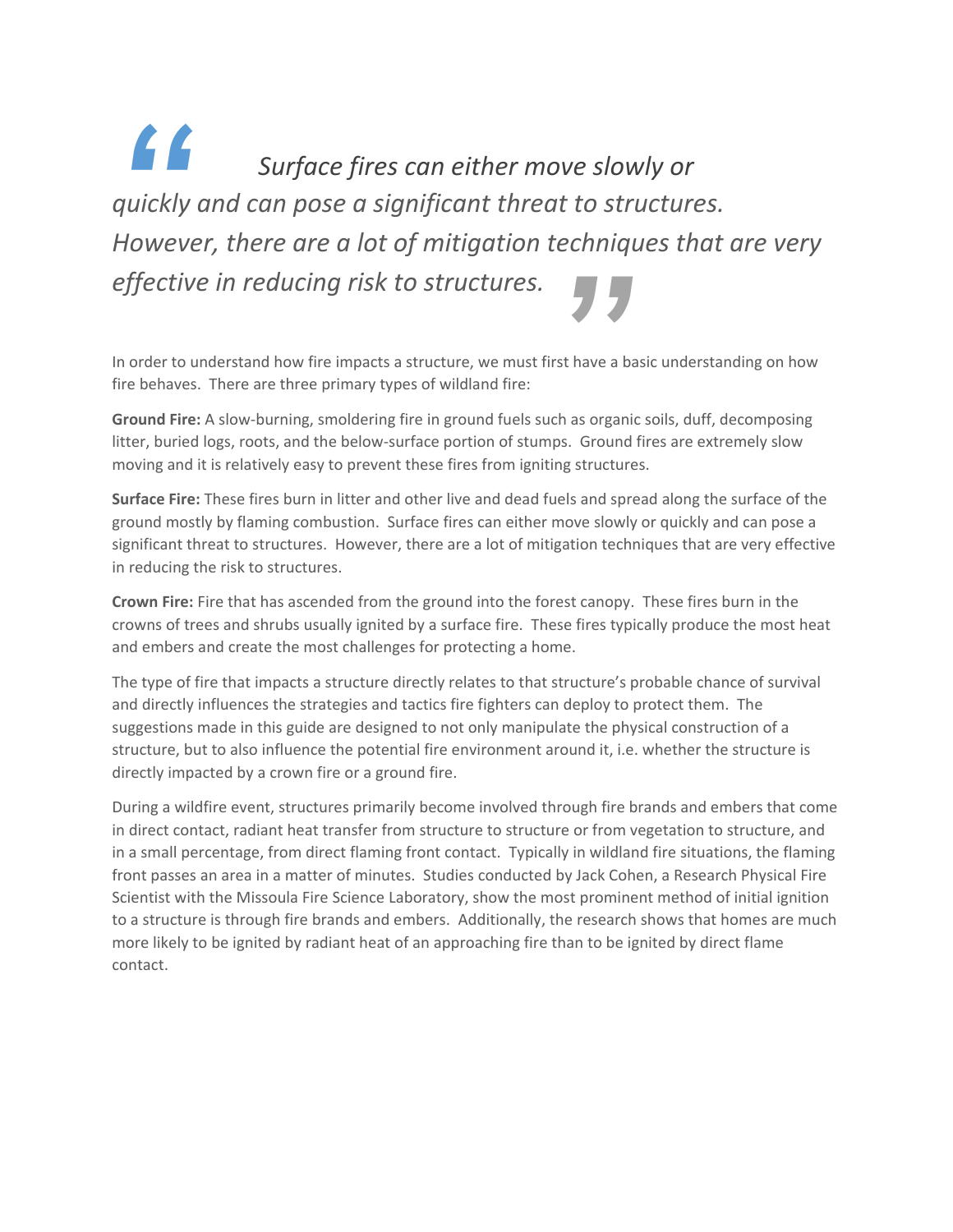

**Fire Brands/Embers:** As fires burn, they produce fire brands/embers that are pushed by the winds generated by the fire. The amount of brands/embers produced and the distance they travel are dependent on the type of fire, i.e. surface fire or crown fire. It is not uncommon to have fire brands/embers igniting spot fires as much as one‐half mile or more ahead of a crown fire. These embers can carry enough heat energy to ignite combustible structures as they blow against or land upon the surfaces of a home. The science supports and stresses the importance of

ignition resistant construction. Specifically, features such as screened attic vents, composite decking and Class A roofing provide significant defense against brand/ember initiated ignition of homes.

**Radiant Heat Transfer:** Conifer trees and dense vegetation tend to catch fire brands/embers, and when in close proximity to structures, they can produce a significant radiant heat exposure. The Fuels Management Features portion of this guide provides specific steps a homeowner can take to reduce the likelihood that burning vegetation will ignite their home. In addition, home to home ignition is a common event in wildland urban interface fires that occur in densely populated areas. In researching the Marshall Fire in Louisville, Colorado the Louisville Fire District found that



structures lost in the most affected neighborhoods were a direct result of home to home ignition, illustrating the importance of adequate survivable space.

**Fire Front/Direct Flame Contact:** The smallest percentage of home ignitions is due to direct flame contact or impact from the wildfire front. Typically, in these cases, the fire front approaches from open space or forest land. A fast moving crown fire through a forested area burns with intense radiant heat that pre‐heats everything within its path. As the fire front approaches the houses on the perimeter of the neighborhood, they can be very vulnerable to easy ignition.

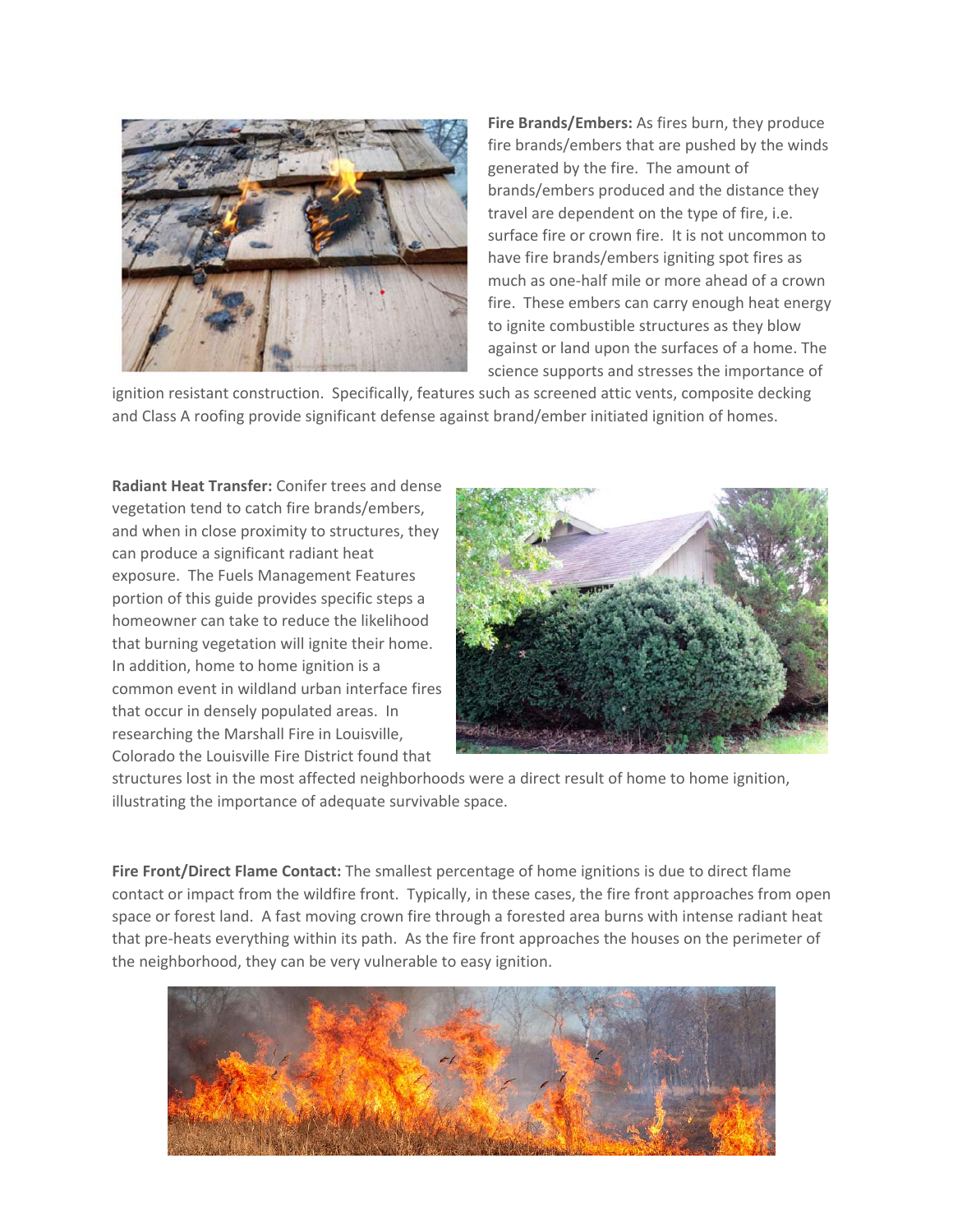# **Ignition Resistant Construction Features**

This section of the design guide specifically addresses the construction materials and finishes used to reduce the likelihood of ignition of a home from an exposure fire.

## **Class A Roofing**

A Class A roof is not just the roof covering itself, but is an overall assembly required to achieve a Class A rating. Roofing products are tested by submitting a roofing mock up to a testing lab where they subject the roofing assembly to a fire brand test. This test involves placing a burning 12x12 fire brand upon the roof. To qualify as Class A, the fire cannot penetrate the roof or cause the roof structure/underlayment to ignite before the brand is consumed and burns out.



Combustible roofing materials, to include wood, fiberglass, etc. are subject to ignition from fire embers and brands. Many homes that ignite in wildland urban interface fires burn from the top down; this is a result of ignition of the roofing materials or the combustible roof decking.

There are many types and architectural styles of Class A roofing materials available on the market today. The variety of styles allows for flexibility in achieving the desired look of the home while providing for fire resistive

properties that are so important in the wildland urban interface.

Typical Class A roofing products include, but are not limited to the following types:

- Asphalt Shingles
- Metal/Stone-Coated Metal
- Concrete (standard weight and lightweight)
- Clay Tile
- Synthetic
- Slate
- Hybrid Composite

## **Exterior Cladding & Siding, Eaves and Soffits**

The home's siding is the largest overall surface of the home. The materials in which the exterior of the home are wrapped play a significant role in preventing home to home, or vegetation to home ignition. In exposure fires, the siding of a home is subject to extremely high radiant heat, which can ultimately ignite the home.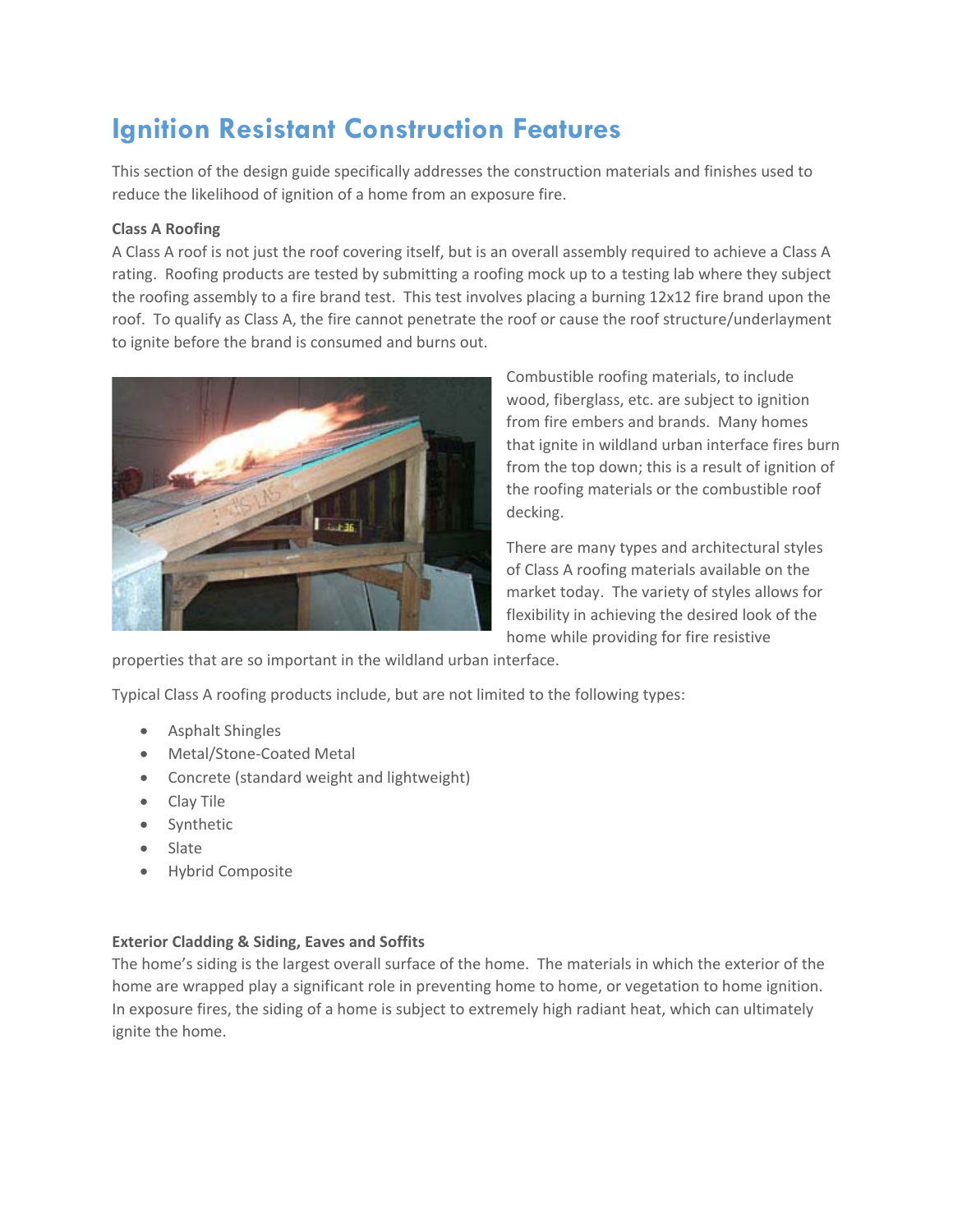Ignition resistant siding helps prevent house to house ignition, thereby slowing the fire's progress and giving the fire department an opportunity to contain a fire to the original structure of origin. There are many different exterior cladding and siding products available to satisfy a variety of architectural styles.



Decorative construction features such as fascia, trim board materials and trim accents, corbels, false rafter tails. faux trusses, and shutters can be constructed of wood, vinyl, composite materials, or non‐combustible products. This guide strongly encourages the use of non‐combustible products when they are available. Vinyl decorative features can be used when installed on ignition resistant surfaces. When wood products are used they must be painted or sealed to protect the wood from drying out and cracking or splitting. The cracks or splits in wood create a void for embers to attach to and propagate ignition.

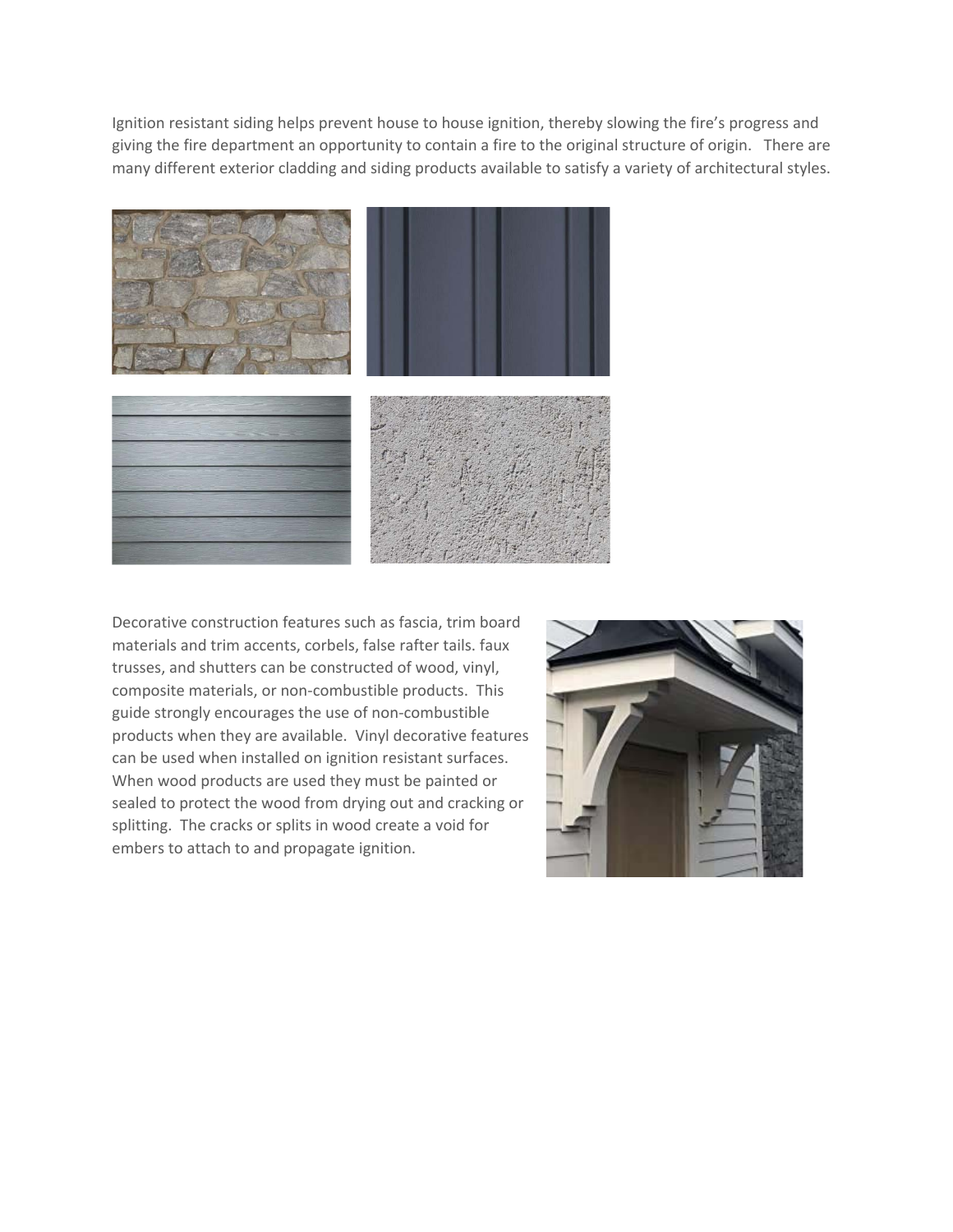### **Protection of Overhangs and Structural Projections**

Projections of homes are areas that are vulnerable to heat and ember collection. While not common, the undersides of some building projections are left open to expose structural members. The exposed structural members are generally combustible and can act as a heat collection and ignition point on the home.

Enclosing the underside of projections with ignition resistant products will help reduce the likelihood of fire starting in these areas. See below for examples on how to properly protect the underside of the projections. In the example photos, the horizontal surface is constructed with cement board as would commonly be used for soffit and fascia material.



#### **Exterior Doors**

As with any entry point into a home, exterior doors can leave the house vulnerable to fire intrusion. A solid core door not only provides the best protection against deflection by wind, but it also provides protection against radiant heat as compared to a lighter weight hollow core door. Doors should be constructed of non‐combustible products such as metal or composites. Wooden doors are acceptable when they are solid core construction.

Sliding glass doors or decorative front doors with glass panels shall have tempered glass that is designed to withstand impact. In an effort not to restrict architectural design and curb appeal, the exception to this section allows for entry doors with decorative glass, which may or may not be tempered.

#### **Windows**

There are two main components of windows that are vulnerable to fire: the first is the frame construction, and the second is glazing (or glass surface). If vinyl windows are used, they should contain aluminum sub‐frame to help the window retain its shape when exposed to increased heat. Melting or distortion of the frame can cause glass panes to shift or fall out.

The primary area of concern related to windows is the glass surface. Today's windows are constructed to be very energy efficient in terms of insulation properties and UV reflection. As such, most modern windows perform extremely well during a wildfire. Dual pane windows can successfully withstand a flame front as it moves quickly into or through a community by reflecting the radiant heat energy.

Just like placing a hot glass in cold water, the extreme temperature fluctuation in a wildfire will cause the glazing in a window to crack. The insulating factor of a dual pane window will help protect against the temperature differences. Single pane windows do not perform as well and are vulnerable to cracking and breaking due to the intense heat of a wildfire.

Most homes built today already include dual pane windows as an energy conservation and efficiency feature.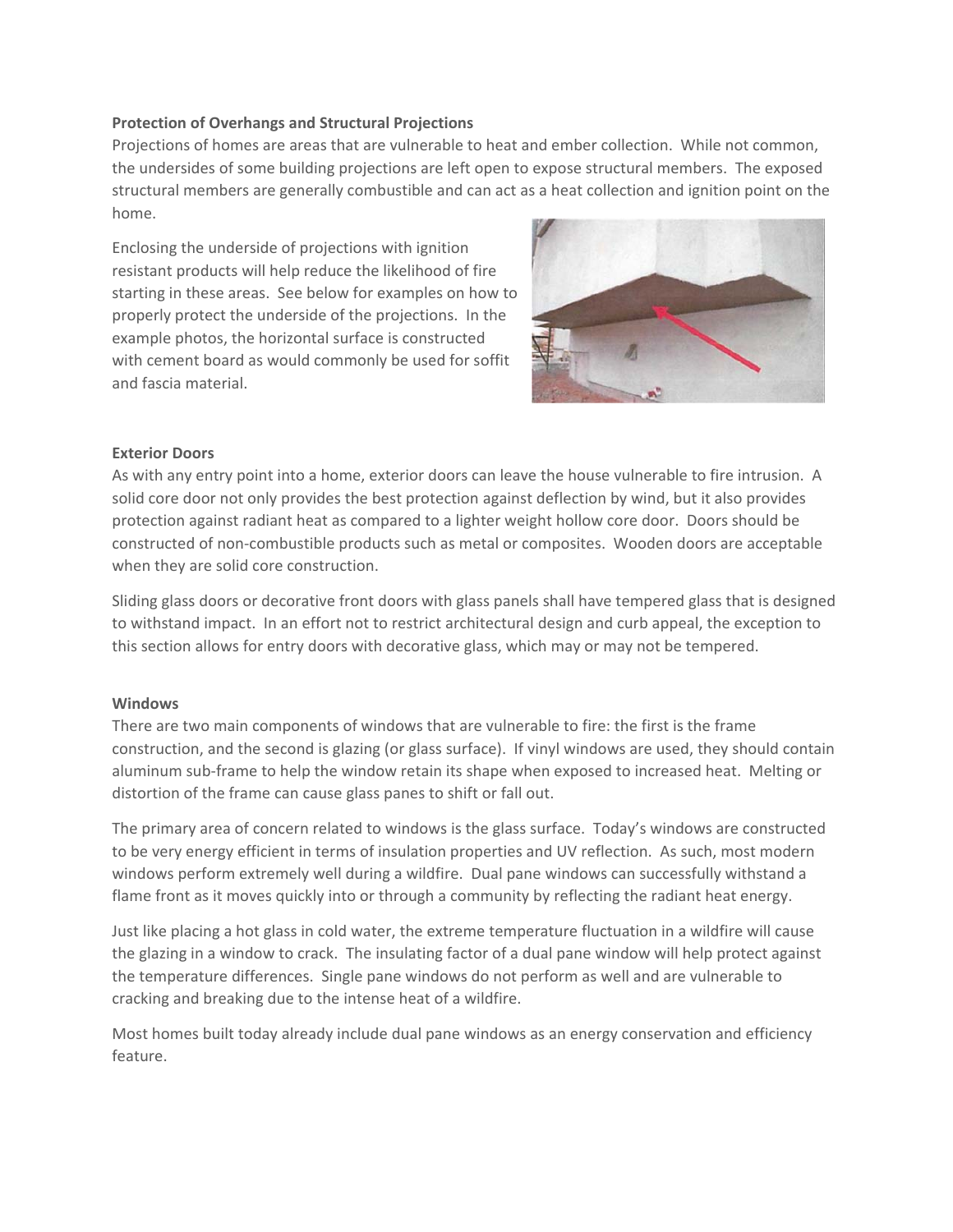#### **Attic Vents**

Ember intrusion is a very significant factor in determining whether or not a home will survive a wildfire event. Attic venting is critical in preventing excessive temperatures and moisture in attics; however, the venting also leaves homes very vulnerable to ember intrusion. Using vents with 1/8" metal screening is important in restricting the overall number of embers able to enter the attic. This screening will not stop all embers, but generally speaking, embers less than 1/8" do not have the heat energy needed to ignite combustible framing or insulation within the attic space.

Consider a camp fire; as the fire pops and cracks, small embers fly out of the fire. The small embers will generally burn out before falling to the ground. The small embers do not have enough heat energy to continue to burn. Now, think of the larger embers or brands that pop from a campfire and land on the ground. Many of the larger embers will still be glowing, if not flaming, when they land. These larger embers or brands are the ones that need to be kept out of the attic spaces as they have enough heat energy to ignite combustible structural members. Even with the smaller vent screens, potentially



hundreds of smaller embers will enter the attic. The primary goal is to prevent thousands of larger/hotter embers and brands from entering the home, as there will be a much higher risk of ignition.

As an added safety measure, homeowners should not use attics for the storage of combustible materials as they may ignite from embers as well.

There are several different types of vents commonly used for attics, which include soffit, roof, ridge, and gable vents. Each of these vent types are required to include 1/8" metal screening

Gable vents are highly discouraged as they are more susceptible to ember intrusion and should only be considered on sides of homes that do not face steep slopes or typical prevailing winds. Below is an

example of a faux gable vent and is for decorative purposes only. The decorative vent does not penetrate the attic and therefore does not require screening. Other types of vents, such as those for crawlspaces are also vulnerable to ember intrusion. The same screening practices for these would be a wise choice.

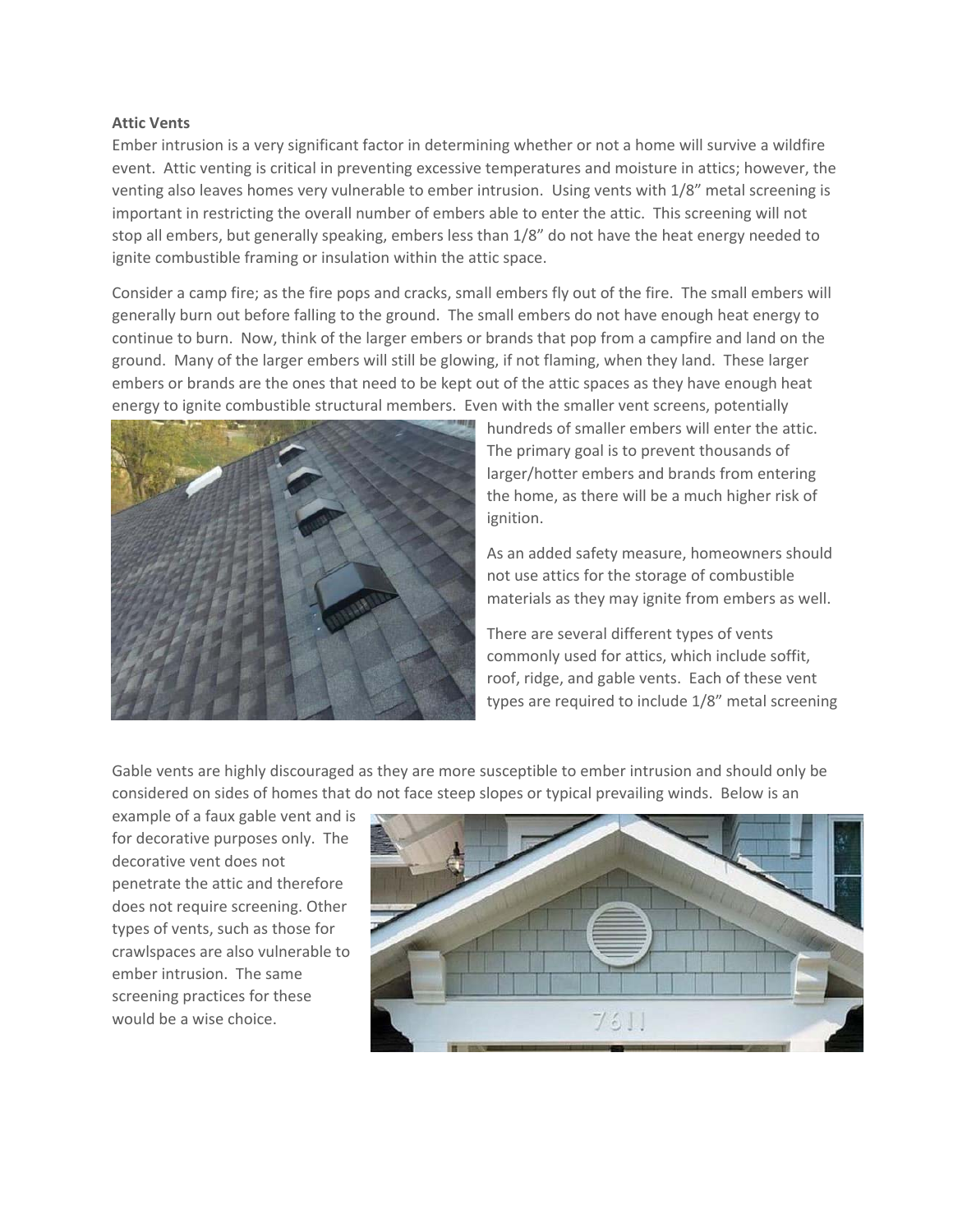#### **Gutters**

Studies have been conducted to evaluate the performance of both metal and vinyl gutters during wildfires. While the gutter material certainly has an impact, of greater concern is the combustible debris (leaves, pine needles, etc.) that can accumulate in gutters and ignite during a fire.

Metal gutters will not burn, and they tend to stay in place during a fire. Any debris within the gutter that ignites will burn and expose the roof decking and fascia to heat and direct flame contact. Vinyl gutters tend to ignite when exposed to significant heat or fire, but they will melt away from the structure, thus limiting the amount of heat or flame exposure to the roof decking or fascia. From a safety standpoint, it is more important to prevent the accumulation of combustible debris in the gutter than to be concerned with the actual material of the gutter itself. If gutter caps are not used to prevent accumulation of foreign combustible debris, then homeowners must be vigilant to ensure the gutters are cleaned out on a regular basis.



Standard practice is to install a piece of metal flashing, otherwise known as a drip edge along the exposed face of the roof decking. This design is common from the moisture prevention aspect, but it is also found to be very effective in preventing flame exposure or ember intrusion along the exposed edge of the roof decking under the shingles of roofing material. This drip edge shall cover the edge of the roof deck, extend into the gutter, and shall be installed tightly against the gutter material. In cases of a

very long roof line, additional flashing may need to be installed behind the gutter and drip edge to prevent exposure of the fascia.

#### **Decks**

Decks and outdoor living spaces are an important aspect of Colorado living. Many homes throughout the state utilize decks and other outdoor living spaces to take full advantage of the beautiful views and climate our community has to offer. As such, residents desire to retain decks as an important aspect of homes. When choosing decking material it is important to understand that deck safety is not just about the decking material, but is a package design to include smart storage and landscaping practices. Decks are most vulnerable to ignition from direct flame impingement from adjacent combustible material such as firewood, bushes, trees, etc., and from fire brands or embers landing on the horizontal surfaces of the deck. The point at which the deck connects to the home should have adequate metal flashing to

provide additional protection against ignition where there is potential for an increased accumulation of embers and brands.

When choosing decking surfaces there are two primary material types on the market: wood and composite or PVC. Wood is the most common product found in the construction of decks. Wood is generally fairly easy to work with; however, it does

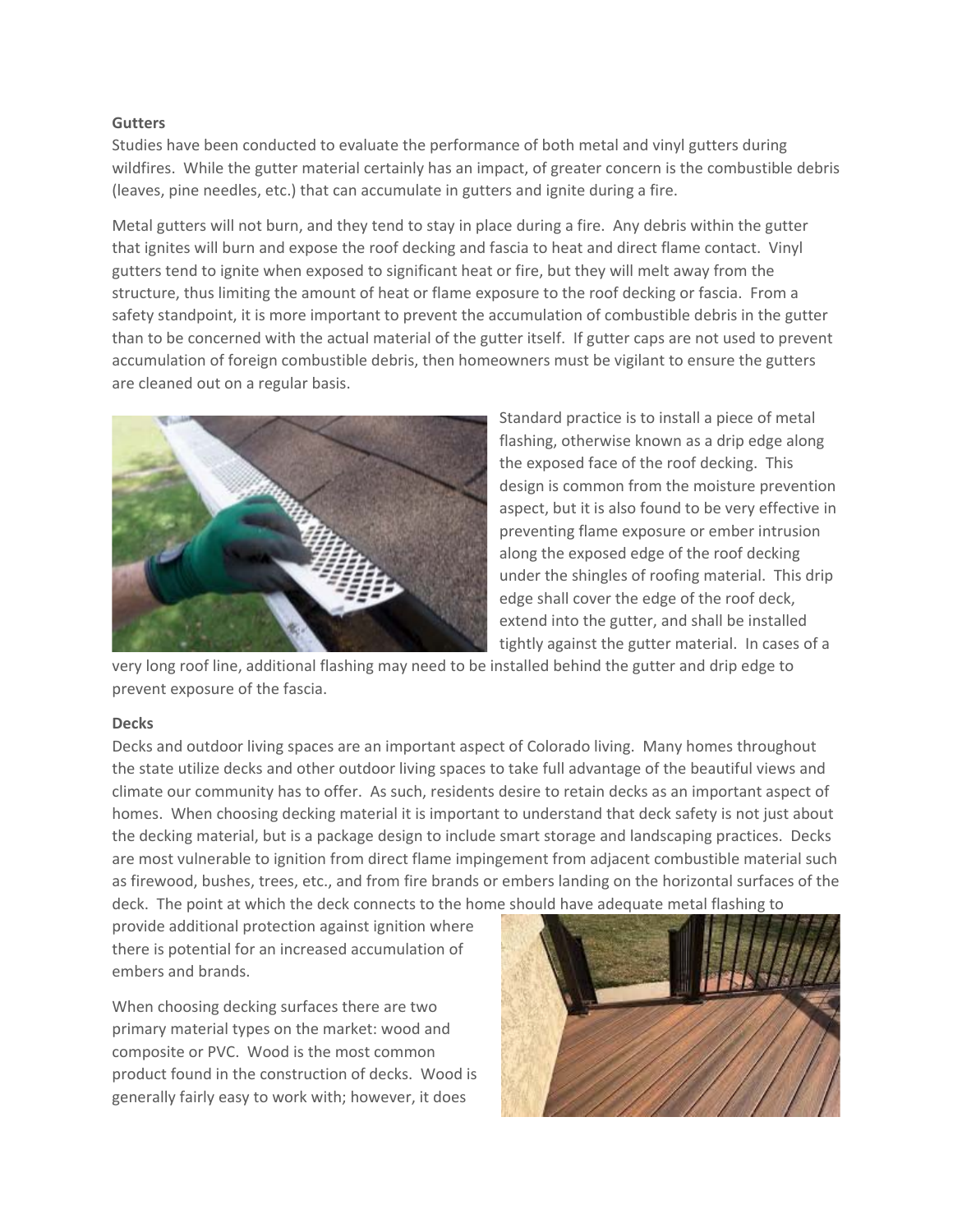

require significant maintenance to keep it from drying out and splitting. The dry and split wood is very susceptible to capturing embers and igniting.

Composite decking on the other hand is relatively maintenance free and does not rot or split, making it a much better product in terms of fire safety.

Like roofing materials, building products are tested for the surface burning characteristics and given a rating classification depending upon how well they resist ignition and spread of flame across the surface. The classification has three levels: Class A,

Class B, and Class C, with Class A having the best performance at resisting flame spread. Many natural wood products inherently have a Class C rating, with the exception of some exotic hardwoods or other products not typically selected for decking materials. Many of the composite or PVC decking materials are available with a Class B rating – some even have a Class A rating. The image to the left is an example of composite decking with metal spindles.

Many decks that ignite or burn are due to direct flame contact from ignition of combustible storage under the deck or adjacent trees and bushes. In these cases, both wood and composite decks will burn. Where decks are subject to embers and fire brands, wooden deck surfaces are more easily ignited than the composite decks, which tend to melt but not ignite. The image above shows a deck with noncombustible materials beneath to minimize ignition.

#### **Base of Walls**

Traditional building construction methods have the tendency to leave gaps under the lower edge of siding at the base of walls, posts, columns, etc. The images below show a close up view, looking up from the bottom of the wall, which reveals vulnerable gaps at the base of walls. In the picture on the left you can see the exposed combustible sheathing (green) and foam board insulation (blue). In the picture on the right you can see the combustible wood sheathing (brown). This gap, while typically not noticeable, provides an entry point for embers and flames to enter the exterior walls of the home. As winds and embers blow up against the foundation of the home, the gap left between the siding and foundation can leave the stud wall cavity exposed. The gap provides for a point of ember intrusion into the combustible wall cavities and concealed spaces of the home. Fire can burn undetected and unimpeded in the concealed spaces for long periods of time before venting to the exterior where it is discovered.



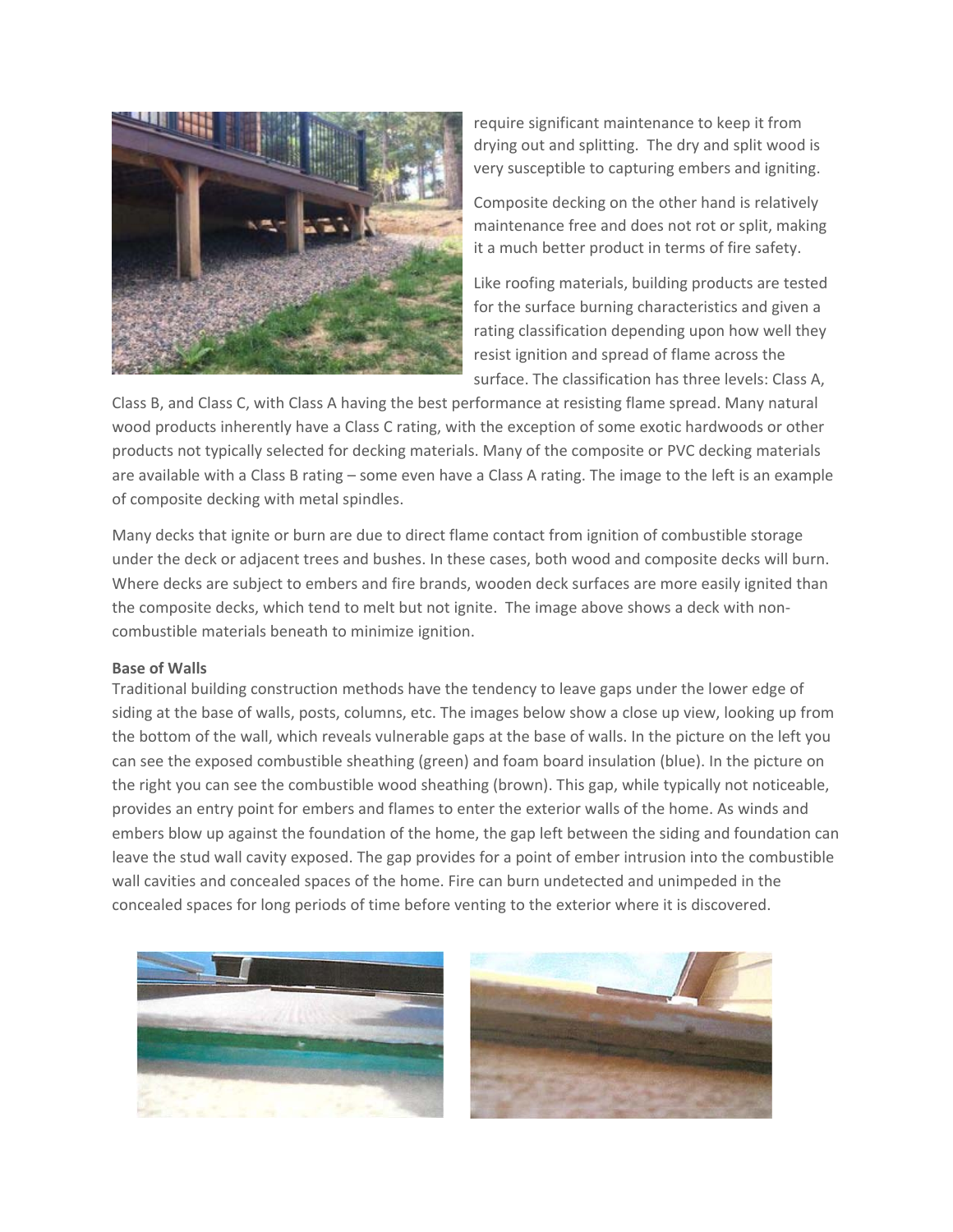This gap needs to be protected with screening or sealed off with caulking, fire resistive foam, mortar, or similar product.

In the image below, the builder utilized metal flashing and stucco to seal the exposure where the wall connects to the foundation. Be advised that there may be a need or desire to provide suggestions for a weep or drainage to prevent moisture and condensation collection within the wall. Make sure these drains or weeps are not closed off when sealing the bottom side of the walls if moisture control is needed.



## **Chimneys**



We highly recommend spark arresters be installed on existing chimneys. While spark arresters are important from a wildfire prevention standpoint, they are different from the other suggestions in this guidebook. These are not for protecting your home from wildfire, but preventing a wildfire from starting due to embers from your wood burning appliances.

Spark arresters are designed to catch embers and brands that are produced

during normal operation of a fireplace or wood burning appliance. Prevention of embers and brands from exiting a chimney reduces the risk of ignition outside of the home and potentially causing a wildfire event.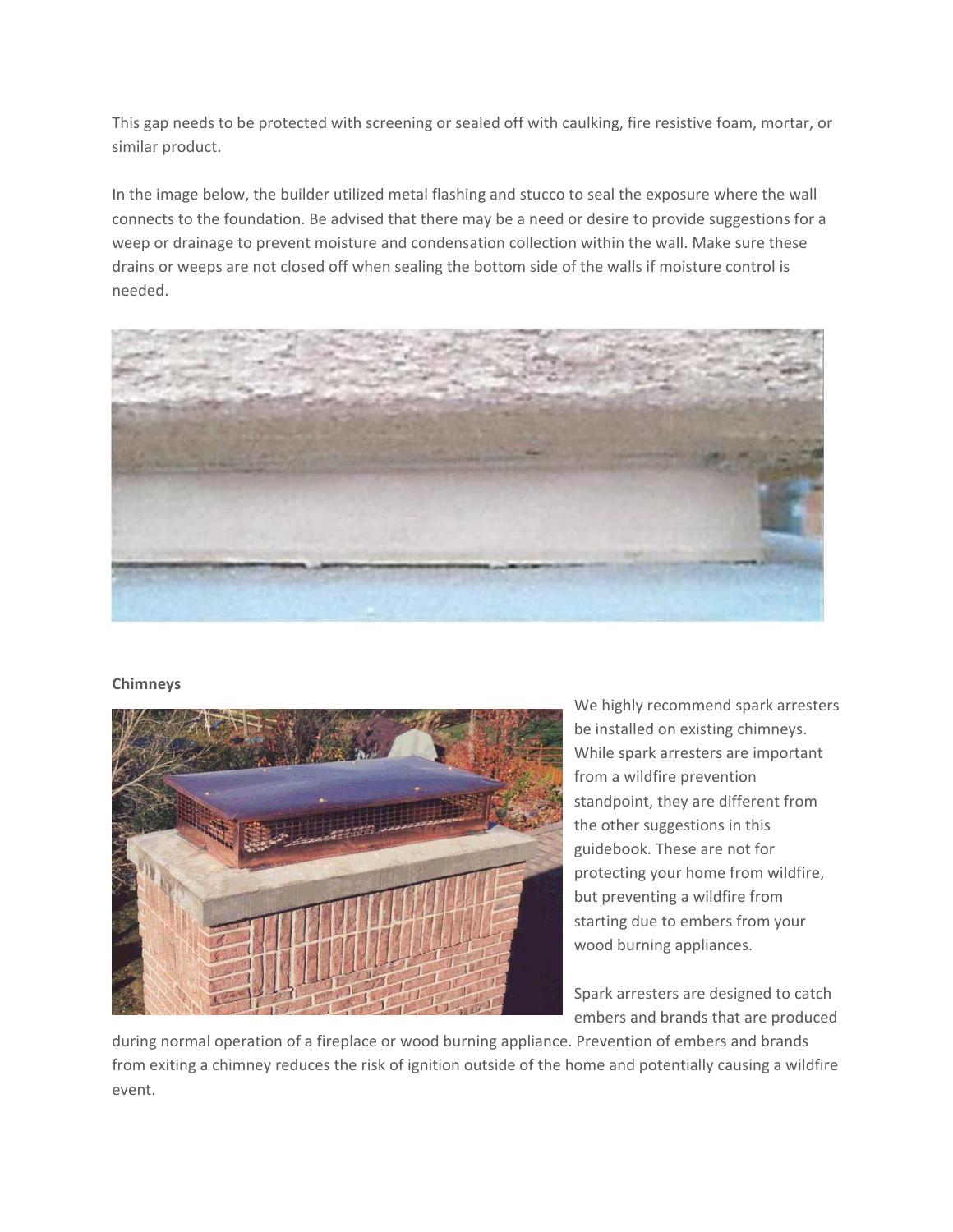## **Fences**

In order to prevent fire from spreading along fence lines, fences should be made of non-combustible materials. At a minimum, the areas of fencing that connects to the structure should be noncombustible. If you have an existing wood or other combustible fence, consider the items below to reduce wildfire risk to the structure:

- Create a 1‐inch gap at the bottom of the fence to keep fence boards from touching the soil
- Replace the gate or other portion of the fence adjacent to and connecting to the structure
- Keep the fence line clear of dead plants
- Never store combustible materials, such as firewood, against a combustible fence
- Avoid wood slat fences with gaps. Burning embers that get trapped may cause the fence to catch fire, increasing the chance of ignition to the structure





 *The City is considering amendments to Planned Unit Developments that require wood fences. Additional information will follow.* 

#### **Alternative Methods and Materials**

This guide recognizes that there are many different construction methods and materials available in the construction of a home. As with everything else, technology continues to improve and new products and construction methods are frequently introduced into the home building markets. As such, we are open to discussion and evaluation of methods or materials not specifically addressed within this document. Our goal is smart construction with ignition‐resistant design that will increase a home's ability to stand alone with limited or no fire fighter intervention during a wildfire event. Nothing in this design guide is intended to prevent the use of products that have been tested and proven to provide equivalent or greater levels of protection and design than what have been called out in this guide. Consideration of alternative building products will generally require manufacturer's literature and independent product testing reports describing the flame spread characteristics of the proposed materials.

For additional information and updated lists of potentially acceptable construction materials, please visit the resources below. This guide does not endorse any specific product or material, but rather looks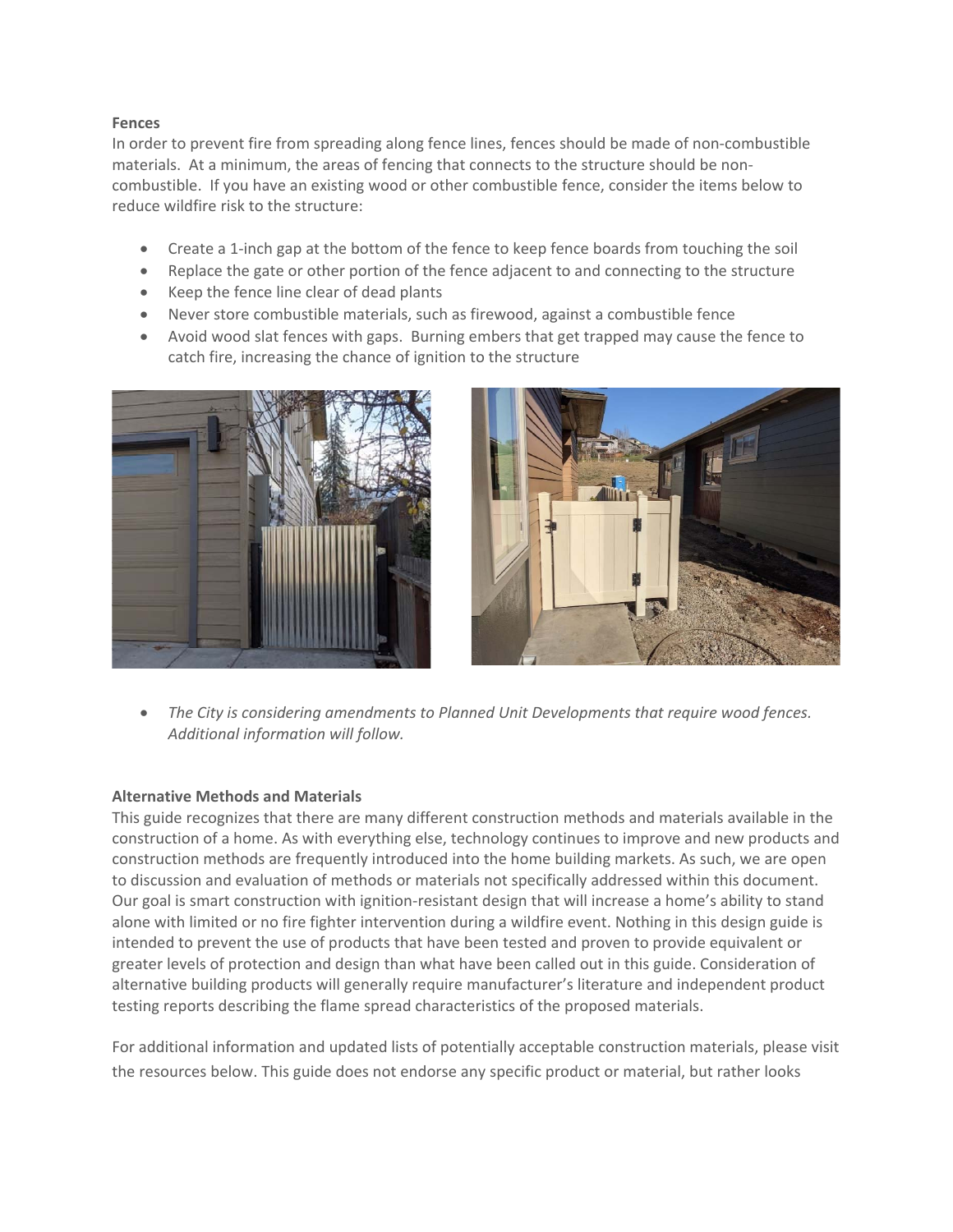subjectively at each product for compliance and documented testing performance when considering its use in a local application.

- 2021 International Wildland-Urban Interface Code
- California Office of the State Fire Marshal, California Department of Forestry and Fire Protection
- National Fire Protection Agency
- **Colorado State University Extension**

## **Fuels Management**

This section of the design guide specifically addresses landscaping and natural vegetation surrounding houses, and how to apply smart landscaping design to reduce the likelihood of ignition of a home from an exposure fire. Fuels management includes selecting plant materials that have a greater resistance to wildfire in terms of susceptibility to ignition and providing adequate clearance to homes.

## **Plant Selection**

Proper selection of plants and trees is critical when creating a defensible space around your home. However, it is not just how you landscape, but the selection of plants and materials is of equal importance. Selection of plants that are drought resistant and tend to maintain greater fuel moisture is a good start. Deciduous plants are a great choice because they generally have higher moisture content, and can shed their leaves when they go dormant due to drought or during the winter months. The shedding of leaves allows the structure of the plant or tree to retain higher moisture content. Other attributes and considerations for fire resistant landscaping include:

- Avoid plants with volatile oils and resins like pine and juniper
- Choose plants that are native to the area and are drought tolerant for the climate
- Choose plants with a naturally higher moisture content
- Consider mature size and spacing
- Select a diversity of species (as different plants are more susceptible to burning at various times of the year)

For additional information on FireWise Plant Materials, refer to Annex A in the back of this guide

## **Home Ignition Zone**

The home ignition zone is defined as the first 30' immediately surrounding a structure including roofline and decks. Contrary to the false impression, this area does not have to be clear cut. Fuels management is about making smart choices in selecting the plants within the home ignition zone, and maintaining the existing healthy vegetation using the techniques covered in this section. There are three primary fuel layers of vegetation to be considered when evaluating the home ignition zone. These layers include ground cover, bushes, and trees.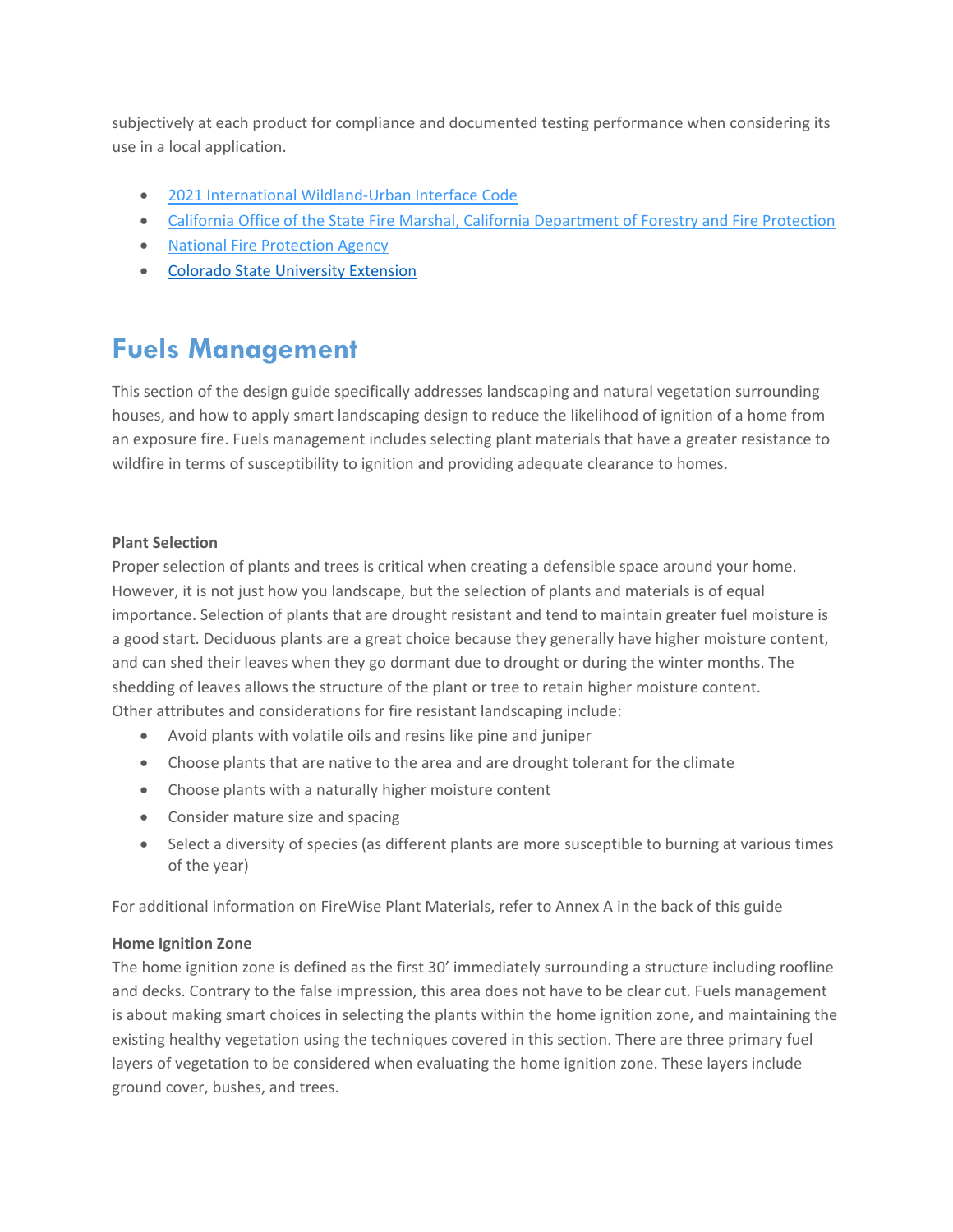#### **Ground Cover**

Ground cover includes any materials or surfaces at grade. Native or planted grasses are the most common type of ground cover. Considerations regarding ground cover include height of the materials, clearance to structures, and fuel moisture. Ground cover is predominantly considered to be light, flashy fuels. These fuels generally don't have very high heat energy, but they do provide for very rapid fire spread when the fuel moisture is low. Keeping grasses mowed to a height of less than 4" and well irrigated within close proximity to the home will reduce the rate of spread as well as the intensity.

Also, of significant consideration in terms of the home ignition zone is ground cover mulch. While mulch might not seem like a big deal, combustible mulch near homes can be receptive to embers and fire brands. Avoid mulches that tend to be light weight. Denser bark or even rock and stone are a much better choice for mulch around the perimeter of the home. Rock or stone mulch should always be used when vinyl gutters are present to prevent ignition from heat transfer from ground covers.



#### **Bushes**

Bushes and other low level vegetation are those intermediate level plants that generally grow in the two to six foot high range. The intermediate plants, also known as ladder fuels, become a conduit for flame transfer from ground cover to larger plants and trees. Bushes are an important consideration when evaluating the overall home ignition zone of the home. Care should be taken to select plants from the FireWise Plant Materials list from Annex A of this document.

Maintenance of bushes includes removing debris and dead branches from the base (understory) of the plant and limiting the size of clusters of multiple plants to no more than one hundred (100) square feet. Limiting the size of and separating clumps from other vegetation is intended to break up the continuity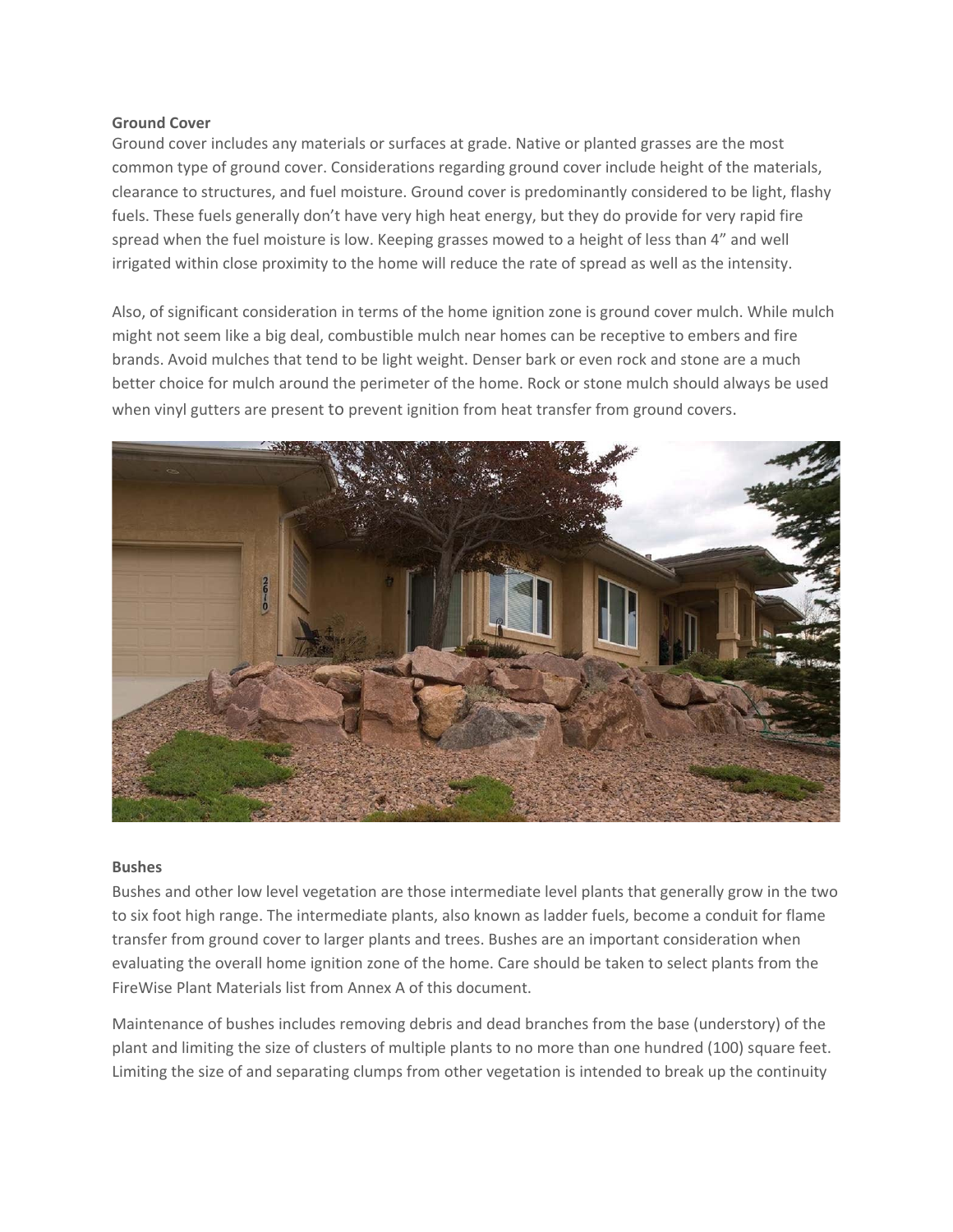of brush leading up to structures. By removing the debris and dead branches from the brush, the likelihood of ignition from a ground cover fire is reduced.

## **Trees**

Trees are obviously the largest and often times most sought after vegetation within the home ignition zone. Strong, healthy trees provide many benefits to homeowners, including curb appeal, shade, wildlife habitat, and soil stabilization.

There are several factors to consider when selecting trees to plant or maintain around a home. First and foremost, select types and species of trees that are found on the FireWise Plant Materials list in Annex A of this document. Care should be taken to avoid trees such as conifers and evergreens, including pines, firs, spruces and junipers in the safety zone. These trees have characteristics that make them prone to fire including resin and oil content, low hanging limbs, needles, thin bark, and low fuel moisture. Some pines, like Ponderosa, have thicker bark and higher limbs that make it a better choice for selecting an evergreen. Deciduous trees are always a much better choice in the home ignition zone.

The next thing to consider is the maturity and health of existing trees. A certified arborist can be a great resource in determining the overall health of trees around a home.

The biggest consideration in terms of trees within the home ignition zone is to provide plenty of clearance between trees, other vegetation, and structures. In the previous section, bushes are described as ladder fuels because they can be a conduit for flame transfer from ground cover to larger plants and trees. The most dangerous and rapid fire spread during a wildfire is known as a crown fire, which allows fire to jump from bush to bush or tree top to tree top, covering large areas of land in very short timeframes. Trees can also be a method of fire spread to structures and homes when adequate clearance is not provided as described in the following sections.

## **Clearance to Main Structure**

This guide recommends 15' of clearance from the main structure to trees or brush in order to provide spacing between the tree limbs in relation to the eaves, roofline, or deck. The 15' clearance also accounts for several tree characteristics including mature height, shape, leaf type, moisture content, resins, and additional plant characteristics that make trees less ignition resistant. In some instances based on property lines, the 15' clearance is not possible. In certain circumstances, tree, brush and plant species identified as FireWise plants are allowed within 15'.

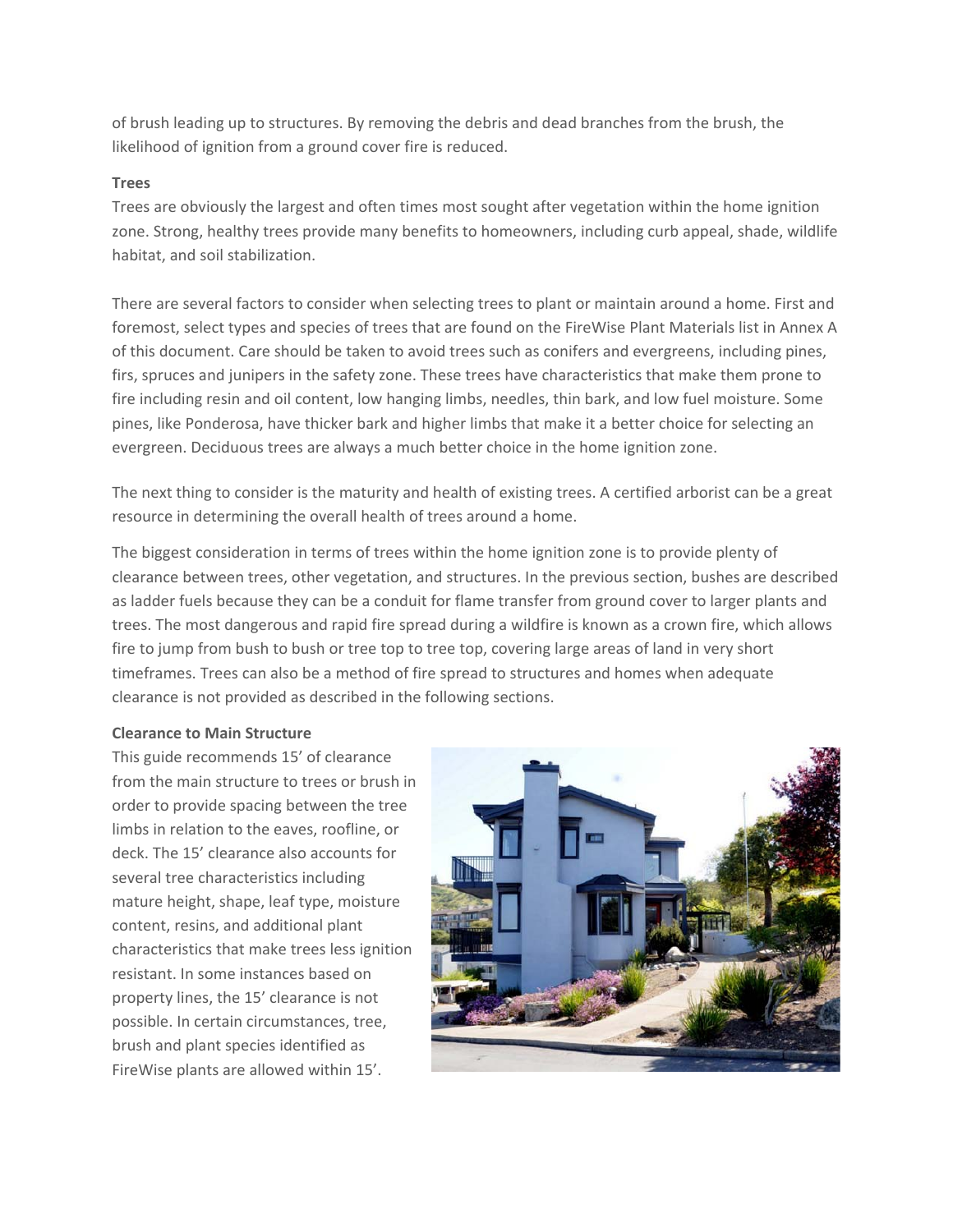## **Pruning of Limbs**

Pruning to 10' in height is intended to remove ladder fuels and prevent fire spread from the ground into the crowns of trees and brush. Both live and dead limbs can act as ladder fuels. The 10' limit for pruning is intended to leave enough foliage on the tree to make enough food to survive. It is also intended to provide a limit that residents can safely prune up to, without climbing the tree or cutting overhead. While pruning is limited to 10' the recommendation is always to maintain at least 70% of the crown to ensure good health of the tree.

## **Clearance of Tree Branches to Structures or Appurtenances**

While house plans and landscape plans note the relation of vegetation to the structure, it again does not address the size, shape, or future growth of the tree. The image below on the left represents how dense vegetation and landscaping create a means of continuity for a ground fire to spread to bushes and trees. In contrast, the figure on the right shows how good fuels management is designed to limit the spread of fire, thus keeping the fire small and manageable. Regardless of the planting location, no limbs should reach on, over, or under rooflines, decks, eaves or chimneys

Like building construction, good fuels management practices include a systems approach within the home ignition zone. Overall clearance to the main structure is essential in providing a buffer or fire break between combustible vegetation and the home. Pruning of limbs helps to reduce the ladder fuels, which prevents ground cover fires from moving to the crowns of trees where the fire can spread much more freely. Keeping tree branches from touching or being in close proximity to a home will provide protection from a crown fire and reduce the likely ignition of a home. Overlooking just one piece of the fuels management model will reduce the overall protection of the home.

#### **Additional Tips to Reduce Your Wildfire Risk**

- 1. Create defensible space around your home. This guide recommends thinning out 30 feet or to your property line, whichever comes first.
- 2. Keep rain gutters clear of leaves and pine needles.
- 3. Do not store combustibles on or under decks, including fire wood.
- 4. Rake up pine needles and leaves within 30 feet of any structure.
- 5. Select plant species with fire resistant characteristics.
- 6. Keep grasses mowed to a maximum height of 4 inches.
- 7. Incorporate landscaping designs to break up fuel continuity (i.e. paths, rock walls, gravel mulch).
- 8. Keep addresses clearly marked and visible from both directions of traffic. (Fire fighters can't help you if they can't find you).
- 9. Prune lower branches. Removing ladder fuels will help keep the fire from getting into the crowns of the trees. Remove dead or diseased trees and brush.
- 10. When making home improvements or repairs, consider wildfire safety. Refer to this guide and incorporate ignition resistant design whenever possible.
- 11. Maintenance! You have worked hard to protect your investment; make sure you continue those efforts through regular maintenance.